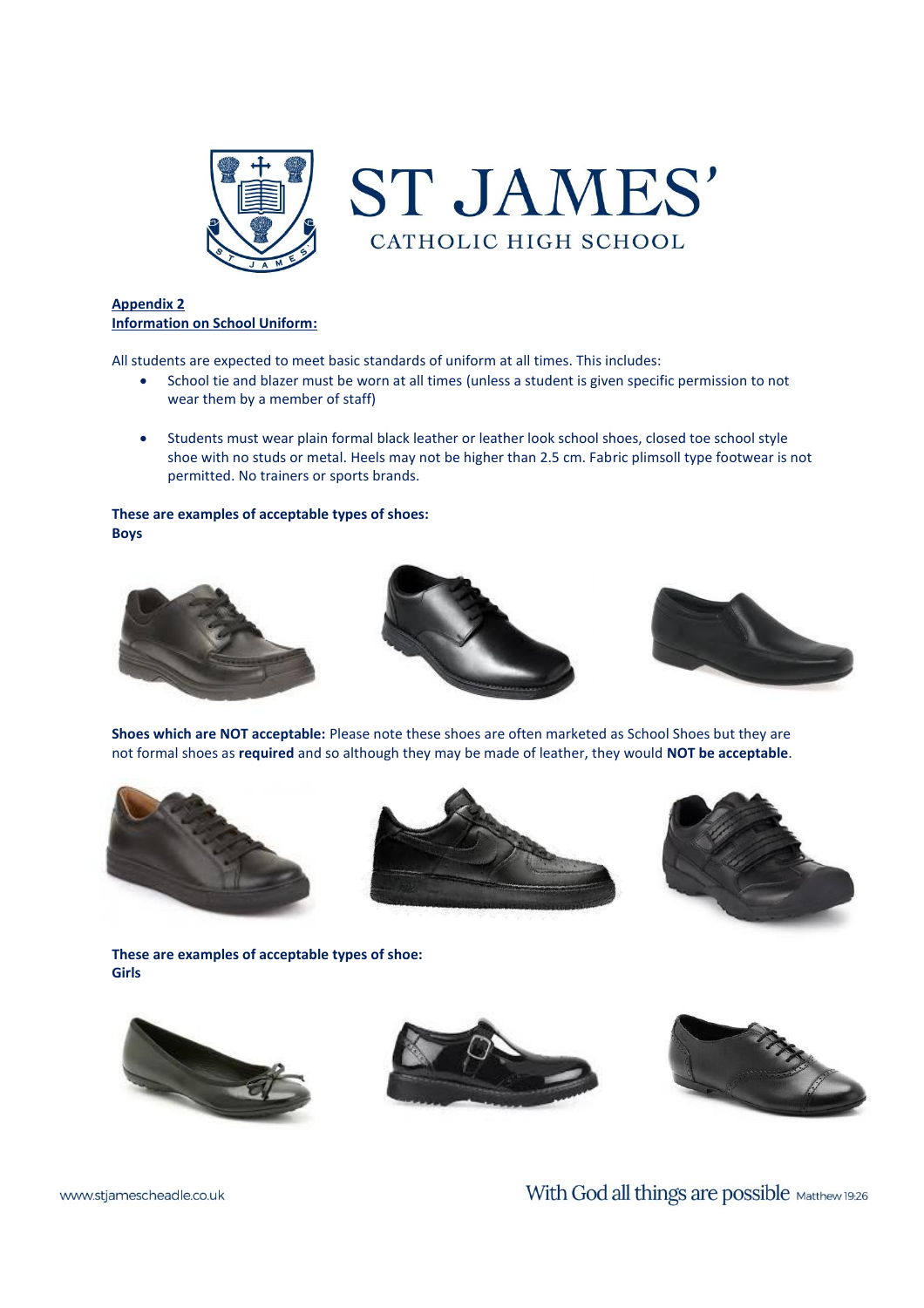

# **Examples of shoes which are NOT acceptable:**







**'Kickers' in any form are NOT permitted in school.**



• Students must wear **black** trousers or **navy** pleated skirt (of an appropriate length and **NOT rolled up** to appear shorter).



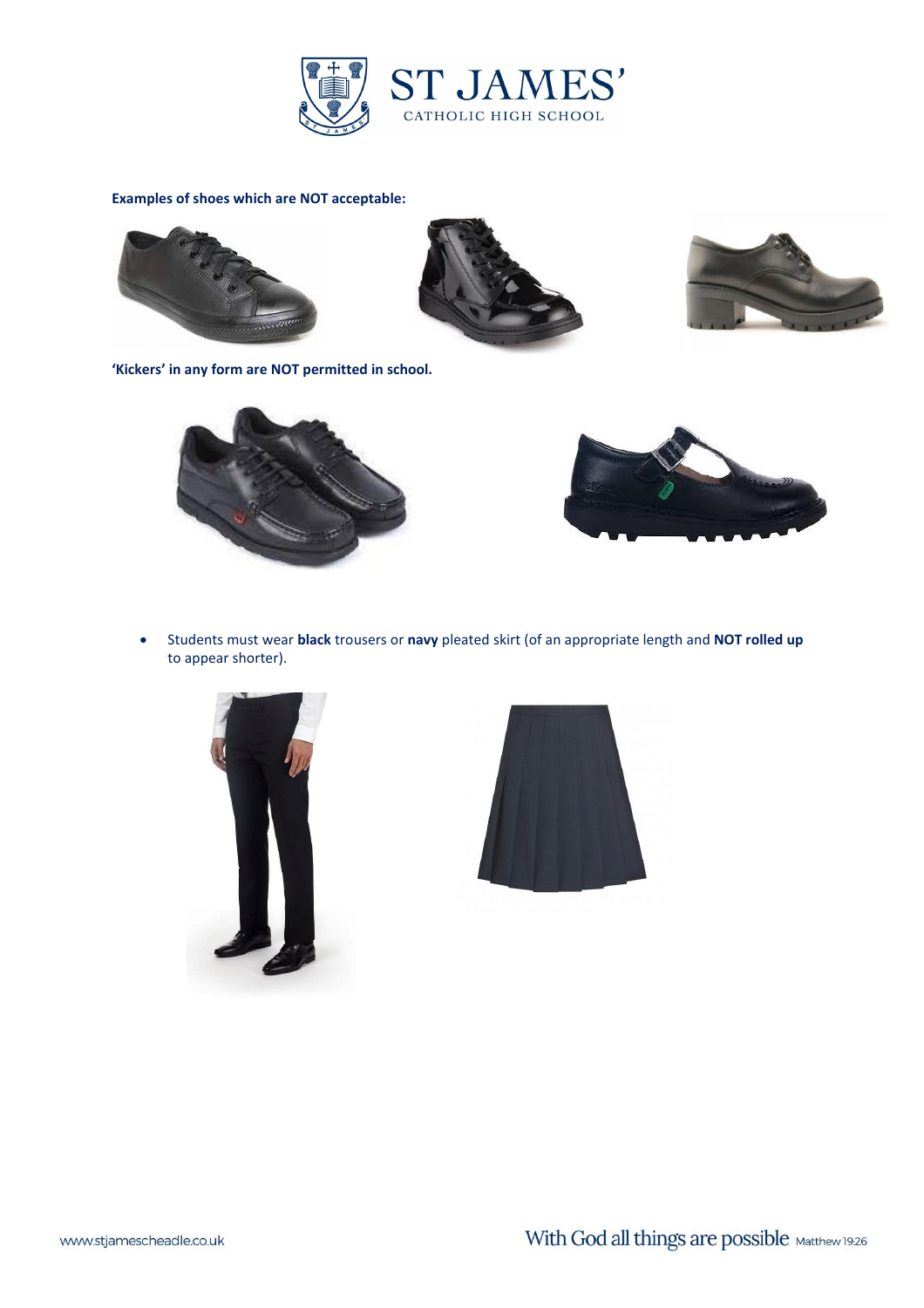

### **Skinny trousers or jeans are NOT permitted.**





• Students must wear a white formal shirt which must be tucked in.



**White casual/ designer shirts NOT permitted.**



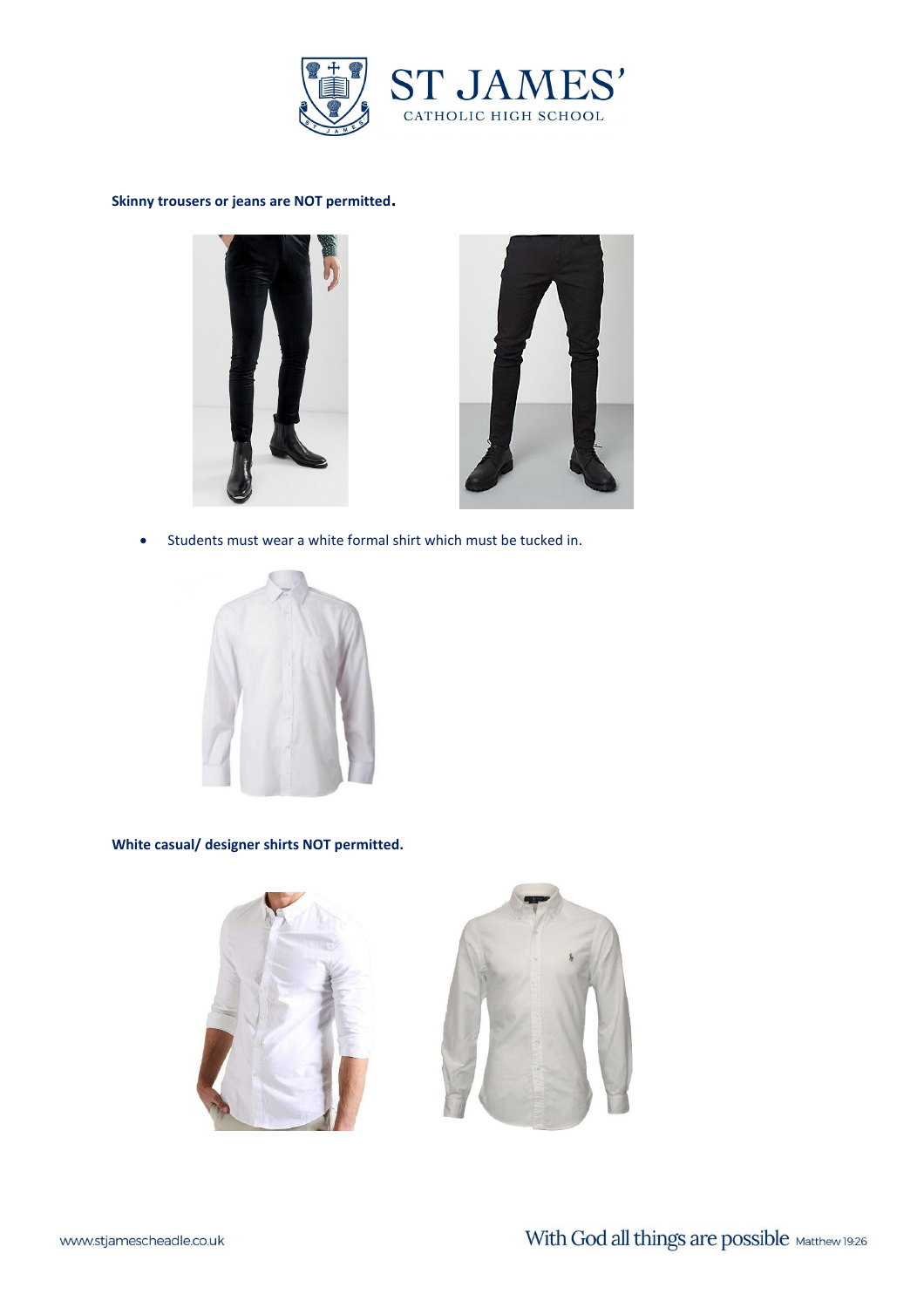

• Students are not allowed to wear coats in the school building. They may wear them in the areas outside but must then remove them upon entering school. Coats must be worn over the top of the school blazer and **NOT underneath**.

**These are examples of acceptable types of coat:**





• **Hoodies in any form are NOT permitted in school.** Anyone student wearing one in school will be asked to remove it and this will be confiscated. Confiscated items must be collected by a parent or carer.







• For all students, hairstyles must be sensible, tidy and of a natural colour. Extreme hairstyles are forbidden. For example, shaved haircuts **(less than a number 2)** where the scalp is clearly visible or dyed hair an unnaturally bright colour, dipped dyed and ombre hair styles. If hair is tied back it should be with a plain coloured bobble. Any hair accessories should be plain and dark coloured.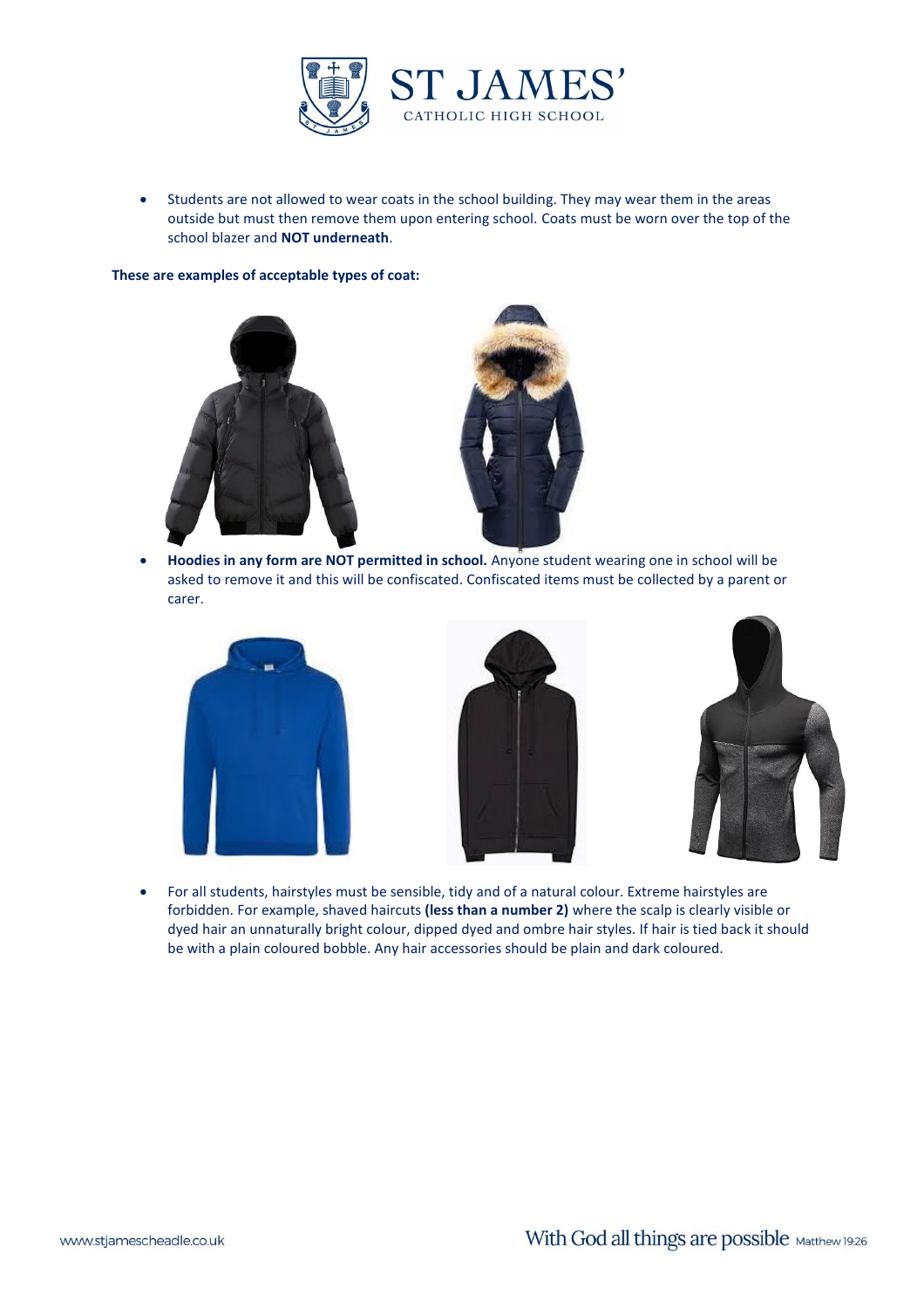

### **These are examples of acceptable hair styles:**



**These are examples of extreme hair styles and are NOT permitted in school:**



- Pupils must wear black or navy blue socks as part of their uniform and any other colour is NOT permitted. Girls can wear black / navy blue tights or black / navy blue socks one or the other but NOT together and socks must be worn underneath the knee.
- If pupils are wearing the navy blue jumper with school trim (optional) this must NOT be tucked in the school trousers or skirt and cannot be worn instead of the school blazer.
- Jewellery of any kind is not to be worn by pupils. We expect ALL pupils to have high standards of appearance and dress. Any member of staff who sees a pupil wearing jewellery should immediately request that it is removed and the item of jewellery should be confiscated. School will not be accountable for the loss, theft or damage to jewellery (in line with other banned items) and we will not investigate any such incidents. All confiscated items, including jewellery, will be put in an envelope and be placed in the school safe as soon as is practical. Confiscated items must be collected from the main reception by a parent or carer.
- Students are expected to wear little or no make-up and no fake tan. If students have excessive makeup they will be asked to remove it, if students are wearing fake tan they will be kept out of circulation during break and lunchtimes. Students must not have tattoos or other skin modifications.

The Headteacher and Assistant Headteacher Behaviour and Attitudes have responsibility for the uniform code of the school as agreed by Governors and their judgement is final on all matters of uniform. We would ask parents and carers to recognise this and be supportive of both the expectations and spirit of the uniform code to maintain high standards across the school.